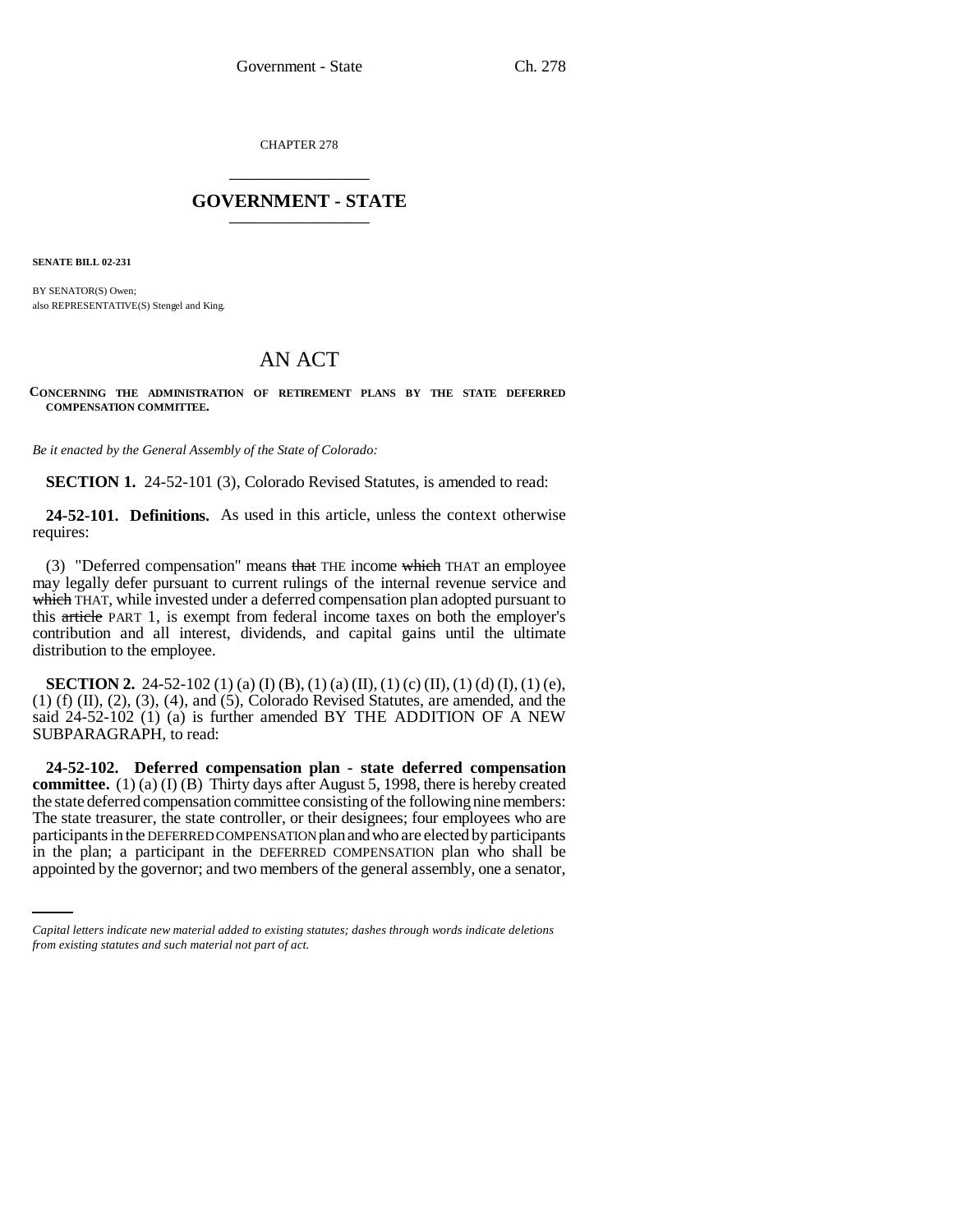#### Ch. 278 Government - State

or former senator who is no longer serving in the general assembly at the time of appointment and who is a participant in the DEFERRED COMPENSATION plan, to be appointed by the president of the senate and one a representative, or former representative who is no longer serving in the general assembly and who is a participant in the DEFERRED COMPENSATION plan, to be appointed by the speaker of the house of representatives. Each member who is a state official or the member's designee shall serve on the committee for the duration of the member's elected or appointed term of office. Members who are members of the general assembly shall serve on the committee for the duration of their elected terms of office as members of the general assembly; except that a former senator or representative who was not serving in the general assembly at the time of appointment shall serve at the pleasure of the official who appointed such individual to the committee and the participant in the plan appointed by the governor shall serve at the pleasure of the governor.

(II) Thirty days after August 5, 1998, the committee members elected by participants in the DEFERRED COMPENSATION plan shall be elected for terms of four years; except that elected members who represented DEFERRED COMPENSATION plan participants on the state deferred compensation committee abolished pursuant to sub-subparagraph (A) of subparagraph (I) of this paragraph (a) at the time such committee was abolished shall serve on the committee created in sub-subparagraph (B) of subparagraph (I) of this paragraph (a) as the members elected by participants in the plan for terms ending on the date that their terms on the abolished committee were scheduled to expire. The procedure for the election of the committee members elected by participants in the DEFERRED COMPENSATION plan shall be established by the committee. Vacancies of elected committee members elected by participants in the DEFERRED COMPENSATION plan shall be filled by election for the unexpired term.

(III) NOTWITHSTANDING ANY PROVISION OF THIS PARAGRAPH (a) TO THE CONTRARY, ON JULY 1, 2002, THE TERM OF THE PARTICIPANT IN THE DEFERRED COMPENSATION PLAN APPOINTED BY THE GOVERNOR PURSUANT TO SUB-SUBPARAGRAPH (B) OF SUBPARAGRAPH (I) OF THIS PARAGRAPH (a) SHALL TERMINATE, AND SUCH MEMBER SHALL THEREAFTER BE REPLACED BY A MEMBER OF THE PUBLIC OFFICIALS' AND EMPLOYEES' DEFINED CONTRIBUTION PLAN ESTABLISHED AND ADMINISTERED PURSUANT TO PART 2 OF THIS ARTICLE, WHO SHALL BE APPOINTED BY THE GOVERNOR.

(c) (II) The attorney general shall provide legal advice relating to the state deferred compensation plan ANY PLAN ESTABLISHED OR ADMINISTERED PURSUANT TO THIS ARTICLE upon the request of the committee.

(d) (I) The committee shall exercise its functions over which it has substantial discretion solely in the interest of the plan participants IN THE PLANS ESTABLISHED OR ADMINISTERED PURSUANT TO THIS ARTICLE and their beneficiaries and for the exclusive purpose of providing benefits and defraying reasonable expenses incurred in administering the plan SUCH PLANS. The committee shall act in accordance with the provisions of this article and with the care, skill, and diligence in light of the circumstances then prevailing that a person acting in a like capacity and familiar with such matters would use in the conduct of an enterprise of like character and with like aims. The committee shall be the trustee of any trust established pursuant to the provisions of this article.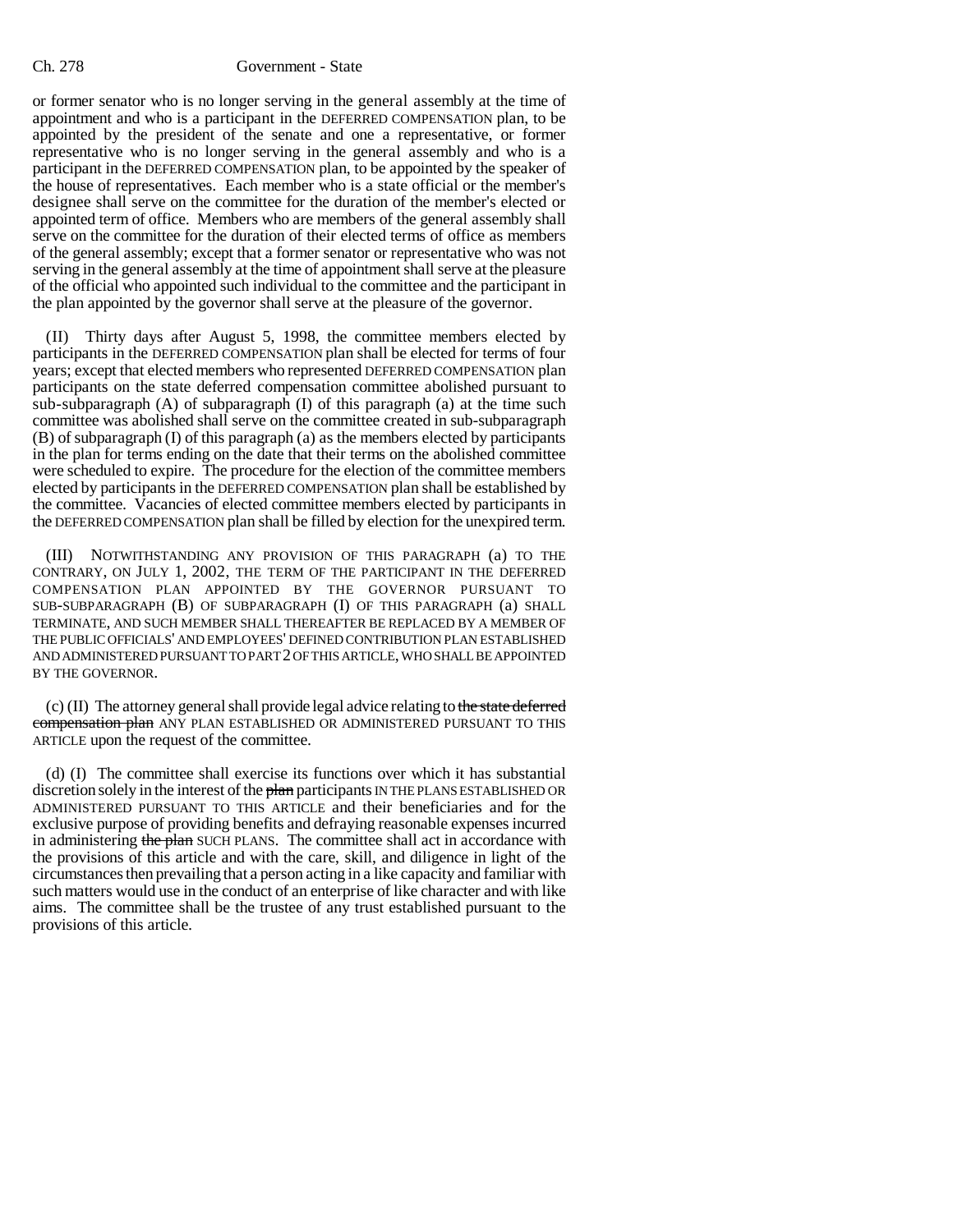(e) The members of the committee shall not engage in any activities  $\frac{1}{\sqrt{1+\frac{1}{n}}}\text{THAT}$ might result in a conflict of interest with their functions as administrators of the plan A PLAN ESTABLISHED OR ADMINISTERED PURSUANT TO THIS ARTICLE.

(f) (II) The committee, in its capacity as committee and trustee, may obtain, and the plan EACH PLAN ESTABLISHED PURSUANT TO THIS ARTICLE shall pay for, insurance or shall self-insure against liability which THAT may arise out of, or is in connection with, the performance of duties by any member of the committee or employee of the plan.

(2) (a) The administrator may establish and administer a deferred compensation plan for employees in addition to any retirement, pension, benefit, or other deferred compensation plans established by the state or a political subdivision. All assets and income of the DEFERRED COMPENSATION plan shall be held in trust for the exclusive benefit of plan participants and their beneficiaries and to pay plan expenses in accordance with section 457 (g) of the federal "Internal Revenue Code of 1986", as amended. The DEFERRED COMPENSATION plan, including any associated trust, shall be an eligible deferred compensation plan as defined in section 457 (b) of the federal "Internal Revenue Code of 1986", as amended.

(b) The administrator may contract with any person, firm, or association in order to implement any of the provisions of this article relating to the establishment and administration of a deferred compensation plan RELATING TO THE ESTABLISHMENT OR ADMINISTRATION OF ANY PLAN, INCLUDING THE CONSOLIDATION OF ANY ADMINISTRATIVE OR OPERATIONAL FUNCTIONS WITH A SINGLE VENDOR.

(c) The state deferred compensation plan shall be managed by the state personnel director, who shall be the executive officer of the plan, and such assistants and employees as in the opinion of the state personnel director are necessary to carry out the provisions of this article PART 1. All assistants and employees shall be appointed pursuant to section 13 of article XII of the state constitution and shall receive such compensation and reimbursement of expenses incurred in the performance of their duties as other employees of the state government.

(3) An employee may enter into a written agreement with the state or a political subdivision to defer any part of the employee's compensation for investment as provided by this article PART 1. The total annual amount deferred shall not exceed the employee's annual salary under applicable salary schedules or compensation plans and shall not exceed any limits imposed under the plan.

(4) Compensation deferred pursuant to this article PART 1 is included as compensation for the purpose of computing retirement or pension benefits earned by the employee; except that such compensation is exempt from state income taxation to the same extent as it is exempt from federal income taxation. Such compensation shall be included in the determination of disposable earnings as defined in section 13-54-104 (1) (a), C.R.S., and shall be exempt from garnishment or levy under execution or attachment to the extent provided in section 13-54-104, C.R.S.

(5) (a) The committee may assess each state participant a fee for administering the state deferred compensation plan which THAT shall be automatically deducted and which THAT shall not exceed one percent of the participating employee's assets in the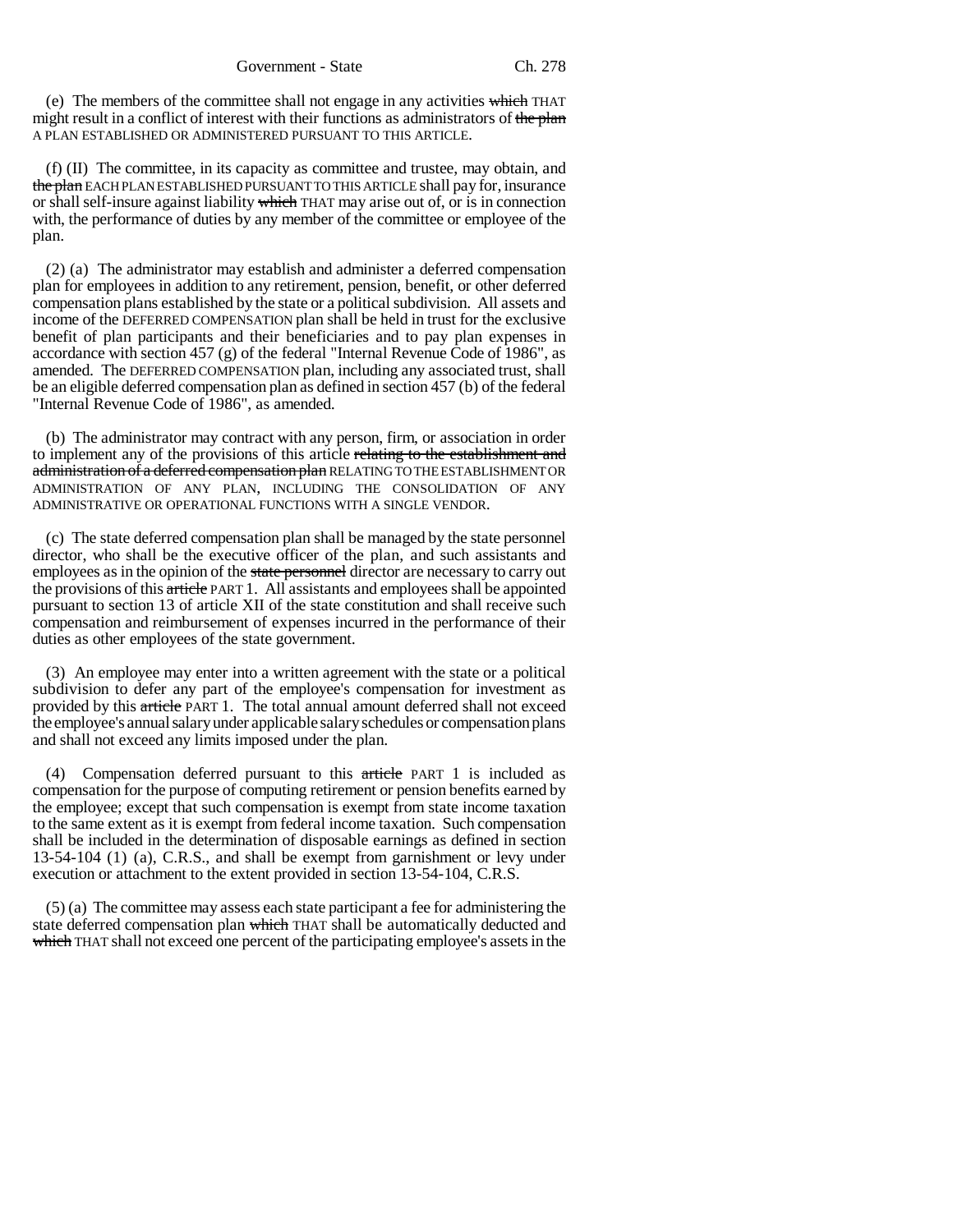#### Ch. 278 Government - State

state deferred compensation plan. All fees collected pursuant to this subsection (5) shall be transmitted to the state treasurer, who shall credit the same to the deferred compensation administration fund, which fund is hereby created. All investment income derived from moneys in the fund shall be credited to the fund. At the end of any fiscal year, all unexpended and unencumbered moneys in the fund shall remain therein and shall not be credited or transferred to the general fund or any other fund. The general assembly shall make annual appropriations from such fund for the direct and indirect costs of administration of the DEFERRED COMPENSATION plan under this article PART 1. Any fees or other moneys COLLECTED PURSUANT TO THIS SUBSECTION (5) THAT ARE in excess of expenditures shall be used to reduce DEFERRED COMPENSATION plan participants' annual fees in subsequent years. IN ADDITION TO ASSESSING ALL OR A PORTION OF A FEE PURSUANT TO THIS PARAGRAPH (a), THE COMMITTEE MAY CONTRACT WITH A VENDOR TO PAY ALL OR A PORTION OF THE VENDOR'S COSTS AND REIMBURSE THE STATE FOR ANY OR A PORTION OF ANY COSTS OF ADMINISTERING THE DEFERRED COMPENSATION PLAN.

(b) Compensation deferred by participants in the state deferred compensation plan shall be credited to the deferred compensation plan asset fund, which fund is hereby created. All investment income derived from compensation deferred by DEFERRED COMPENSATION plan participants prior to the transmittal of such deferrals to the plan shall be credited to the state deferred compensation administration fund created in paragraph (a) of this subsection (5) for the purpose of reducing the administrative fees of plan participants.

**SECTION 3.** 24-52-103, Colorado Revised Statutes, is amended to read:

**24-52-103. Deferred compensation - investment.** (1) Notwithstanding any other provision of law, the administrator may invest, OR PERMIT PLAN PARTICIPANTS TO INVEST, the moneys held pursuant to a deferred compensation plan ESTABLISHED OR ADMINISTERED PURSUANT TO THIS ARTICLE in any legitimate investment, including but not limited to investment programs of any bank, as defined in section 11-1-102 (2), C.R.S., or savings and loan association, as defined in section 11-40-103, C.R.S., life insurance contracts, deferred annuities, equity products, government bonds, real estate investment trusts, or other investment products. The administrator shall not invest, OR PERMIT PLAN PARTICIPANTS TO INVEST, such moneys in any investment plan unless the plan is offered by a person authorized to do business in this state or by a person who irrevocably agrees to be subject to the jurisdiction of the state and federal courts in Colorado with respect to the investment plan and irrevocably appoints the Colorado secretary of state as its agent for service of process, and unless the plan is subject to applicable state and federal regulations.

(2) Assets and income of the state deferred compensation plan ANY PLAN ESTABLISHED OR ADMINISTERED PURSUANT TO THIS ARTICLE shall not be general assets of the state and, therefore, investments made pursuant to this section shall not be construed to be a prohibited use of the general assets of the state.

(3) The state or any city and county, county, city, town, or other political subdivision shall not be liable for any loss due to the investment or failure of investment of moneys and assets of the plan A PLAN ESTABLISHED OR ADMINISTERED PURSUANT TO THIS ARTICLE, nor shall the state or any such political subdivision be required to replace any loss which THAT may result from such investment or failure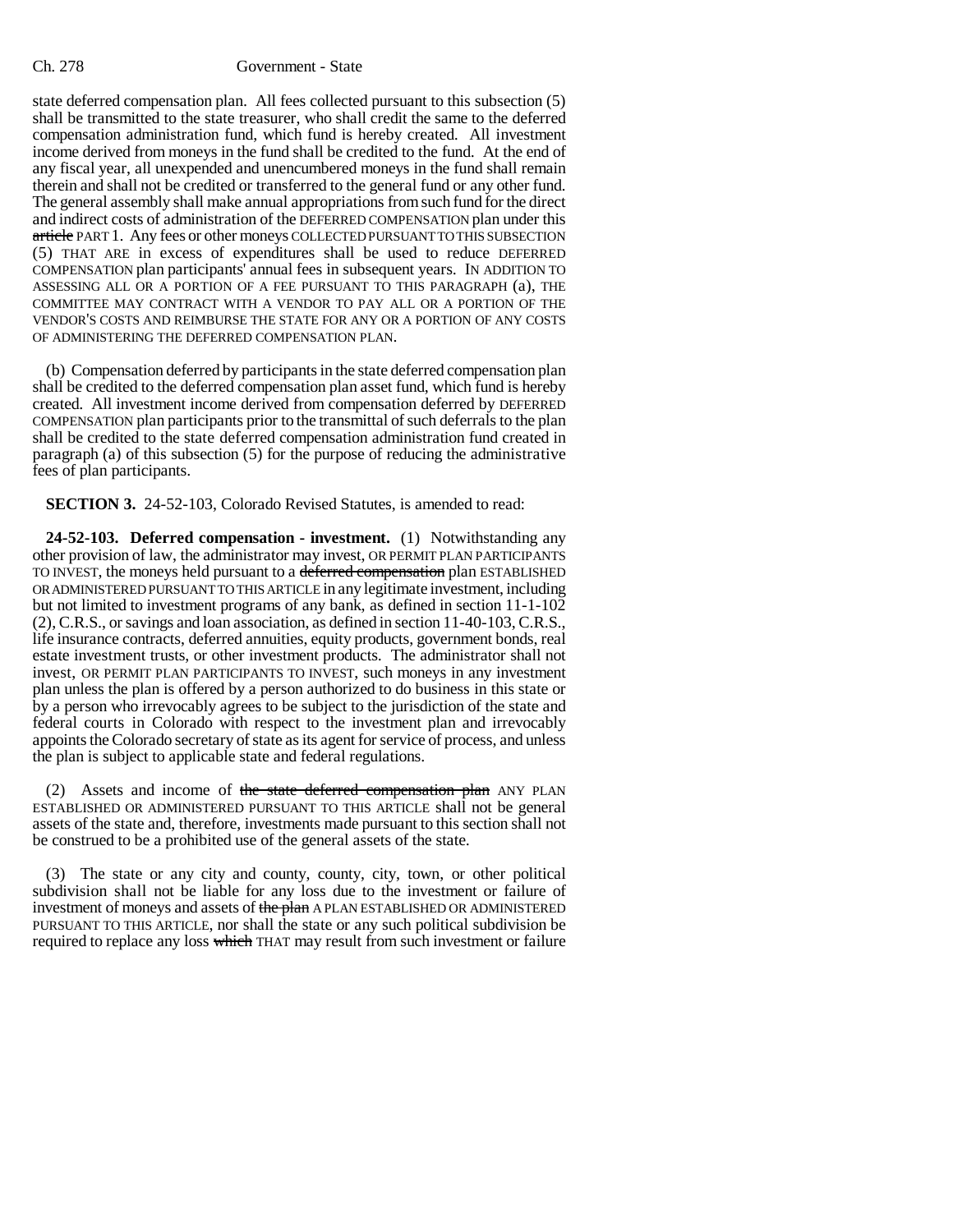of investment of any such moneys or assets.

**SECTION 4.** Article 52 of title 24, Colorado Revised Statutes, is amended BY THE ADDITION OF A NEW SECTION to read:

**24-52-105. Moneys not subject to legal process.** EXCEPT FOR ASSIGNMENTS FOR CHILD SUPPORT PURPOSES AS PROVIDED FOR IN SECTIONS 14-10-118 (1) AND 14-14-107, C.R.S., AS THEY EXISTED PRIOR TO JULY 1, 1996, FOR INCOME ASSIGNMENTS FOR CHILD SUPPORT PURPOSES PURSUANT TO SECTION 14-14-111.5, C.R.S., FOR WRITS OF GARNISHMENT THAT ARE THE RESULT OF A JUDGMENT TAKEN FOR ARREARAGES FOR CHILD SUPPORT OR FOR CHILD SUPPORT DEBT, AND FOR PAYMENTS MADE IN COMPLIANCE WITH A PROPERLY EXECUTED COURT ORDER APPROVING A WRITTEN AGREEMENT ENTERED INTO PURSUANT TO SECTION 14-10-113 (6), C.R.S., NO MONEYS, ASSETS, BENEFITS, OR PAYMENTS UNDER A PLAN ESTABLISHED OR ADMINISTERED PURSUANT TO THE PROVISIONS OF THIS ARTICLE SHALL BE ASSIGNABLE EITHER IN LAW OR IN EQUITY OR BE SUBJECT TO EXECUTION, LEVY, ATTACHMENT, GARNISHMENT, OR ANY OTHER LEGAL PROCESS. NOTHING IN THIS SECTION SHALL BE DEEMED TO ALTER ANY GREATER RESTRICTIONS ON LEGAL PROCESS AGAINST THE DEFERRED COMPENSATION PLAN UNDER FEDERAL OR STATE LAW.

**SECTION 5.** Article 52 of title 24, Colorado Revised Statutes, is amended BY THE ADDITION OF A NEW PART to read:

### PART 2 PUBLIC OFFICIALS' AND EMPLOYEES' DEFINED CONTRIBUTION PLANS

**24-52-201. Legislative declaration.** THE GENERAL ASSEMBLY HEREBY FINDS AND DECLARES THAT IT IS ESSENTIAL FOR THE STATE GOVERNMENT TO BE ABLE TO ATTRACT AND RETAIN THE MOST QUALIFIED ELECTED OFFICIALS AND EMPLOYEES IN ORDER TO PRESERVE AND ENHANCE THE ABILITY OF THE STATE TO PROVIDE THE HIGHEST QUALITY SERVICE TO THE PEOPLE OF COLORADO. ACCORDINGLY, IN ORDER TO ATTRACT AND RETAIN SUCH OFFICIALS AND EMPLOYEES, THE GENERAL ASSEMBLY HEREBY FINDS AND DECLARES THAT IT IS IMPERATIVE THAT THE STATE GOVERNMENT SHOULD HAVE THE MAXIMUM FLEXIBILITY TO PROVIDE ALTERNATIVE DEFINED CONTRIBUTION PLANS. THESE PLANS ARE OFFERED AS AN ALTERNATIVE TO PARTICIPATION IN THE PUBLIC EMPLOYEES' RETIREMENT ASSOCIATION FOR TERM LIMITED PUBLIC OFFICIALS AND OTHER EMPLOYEES EXPRESSLY PERMITTED TO OPT OUT OF THE ASSOCIATION'S DEFINED BENEFIT PLAN.

**24-52-202. Definitions.** AS USED IN THIS PART 2, UNLESS THE CONTEXT OTHERWISE REQUIRES:

(1) "ASSOCIATION" MEANS THE PUBLIC EMPLOYEES' RETIREMENT ASSOCIATION ESTABLISHED PURSUANT TO SECTION 24-51-201.

(2) "DEFINED CONTRIBUTION PLAN" MEANS A PLAN ESTABLISHED PURSUANT TO THE PROVISIONS OF THIS PART 2 FOR THE BENEFIT OF ELIGIBLE EMPLOYEES.

(3) "ELIGIBLE EMPLOYEE" MEANS A MEMBER OF THE GENERAL ASSEMBLY, THE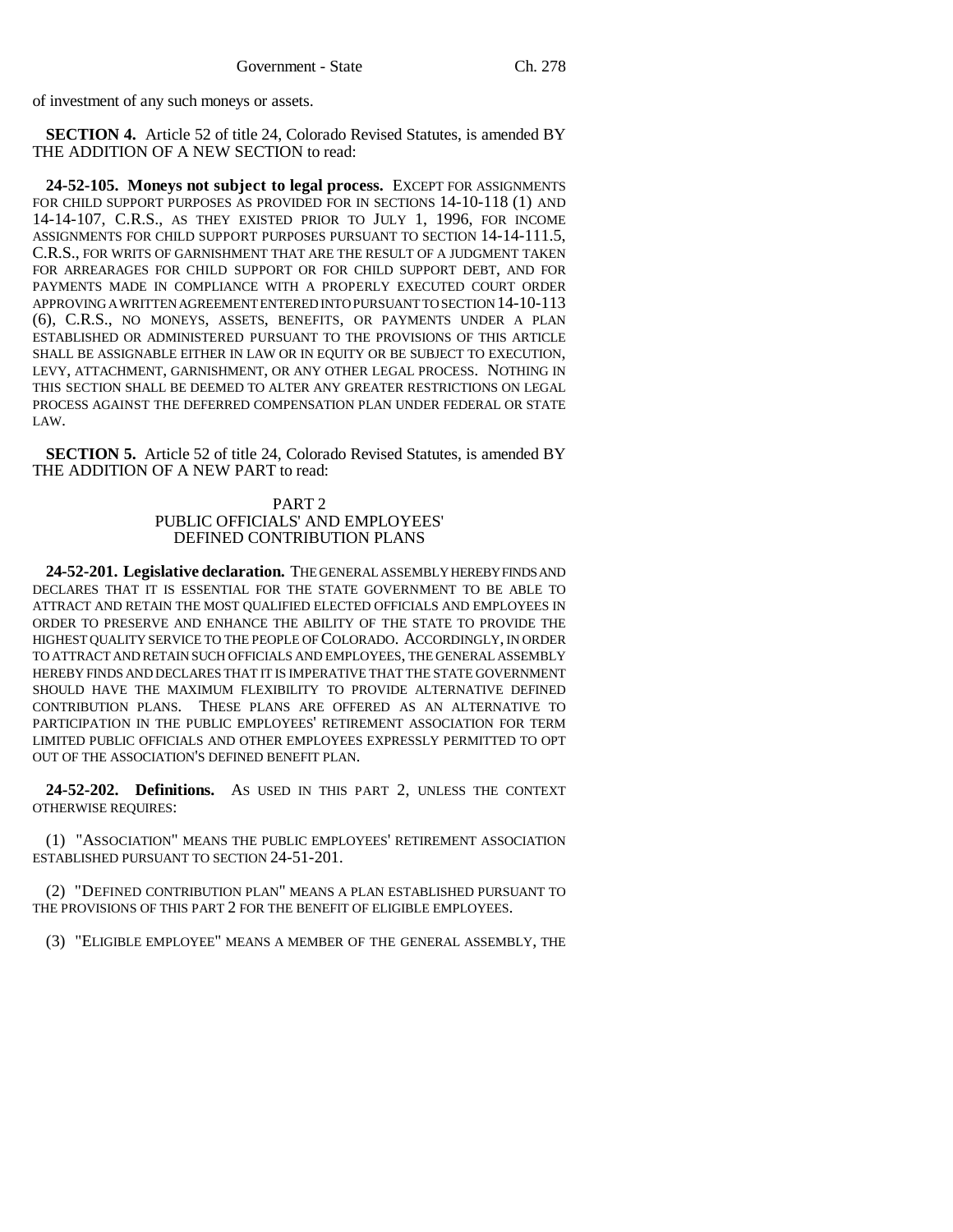#### Ch. 278 Government - State

GOVERNOR, THE LIEUTENANT GOVERNOR, THE ATTORNEY GENERAL, THE CHIEF DEPUTY ATTORNEY GENERAL, THE SOLICITOR GENERAL, THE SECRETARY OF STATE, THE DEPUTY SECRETARY OF STATE, THE STATE TREASURER, THE DEPUTY STATE TREASURER, A DISTRICT ATTORNEY, A MEMBER OF THE PUBLIC UTILITIES COMMISSION, AN EXECUTIVE DIRECTOR OF A DEPARTMENT OF STATE APPOINTED BY THE GOVERNOR, AN EMPLOYEE OF THE SENATE OR THE HOUSE OF REPRESENTATIVES, AND A NONCLASSIFIED EMPLOYEE OF THE OFFICE OF THE GOVERNOR, FOR WHOM A DEFINED CONTRIBUTION PLAN HAS BEEN ESTABLISHED PURSUANT TO THE PROVISIONS OF THIS PART 2.

(4) "ELIGIBLE POSITION" MEANS A POSITION WITH AN EMPLOYER FOR WHICH A DEFINED CONTRIBUTION PLAN IS AVAILABLE PURSUANT TO THE PROVISIONS OF THIS PART 2.

(5) "EMPLOYER" MEANS THE STATE, THE GENERAL ASSEMBLY, AND ANY STATE DEPARTMENT THAT EMPLOYS AN ELIGIBLE EMPLOYEE.

**24-52-203. Establishment and administration of defined contribution plans.** (1) THE COMMITTEE SHALL HAVE THE AUTHORITY TO ESTABLISH AND ADMINISTER ONE OR MORE DEFINED CONTRIBUTION PLANS PURSUANT TO THE PROVISIONS OF THIS PART 2. THE COMMITTEE SHALL MAINTAIN AT LEAST ONE SUCH PLAN ON AND AFTER JULY 1, 2002. THE DEPARTMENT OF PERSONNEL SHALL PROVIDE NECESSARY ADMINISTRATIVE SUPPORT TO THE COMMITTEE IN CONNECTION WITH THE ESTABLISHMENT AND ADMINISTRATION OF ANY DEFINED CONTRIBUTION PLAN ESTABLISHED OR ADMINISTERED BY THE COMMITTEE.

(2) THE COMMITTEE SHALL ESTABLISH THE TERMS AND CONDITIONS OF ANY DEFINED CONTRIBUTION PLAN ESTABLISHED BY THE COMMITTEE PURSUANT TO THIS PART 2. ANY SUCH DEFINED CONTRIBUTION PLAN MAY PROVIDE RETIREMENT AND DEATH BENEFITS.

(3) THE COMMITTEE, FOR EACH DEFINED CONTRIBUTION PLAN ESTABLISHED OR ADMINISTERED BY THE COMMITTEE PURSUANT TO THIS PART 2:

(a) SHALL PROVIDE FOR THE ADMINISTRATION OF SUCH DEFINED CONTRIBUTION PLANS;

(b) SHALL DESIGNATE FROM TIME TO TIME THE COMPANIES FROM WHICH INVESTMENT PRODUCTS SHALL BE PURCHASED. IN DESIGNATING SUCH COMPANIES, THE COMMITTEE SHALL TAKE INTO CONSIDERATION:

(I) THE SUITABILITY OF SUCH RIGHTS AND BENEFITS TO THE NEEDS AND INTERESTS OF ELIGIBLE EMPLOYEES ELECTING TO PARTICIPATE IN SUCH DEFINED CONTRIBUTION PLANS AND TO THE INTERESTS OF THE STATE GOVERNMENT IN THE EMPLOYMENT AND RETENTION OF ELIGIBLE EMPLOYEES;

(II) THE ABILITY OF THE DESIGNATED COMPANIES TO PROVIDE THE INVESTMENT PRODUCTS; AND

(III) THE EFFICACY OF SUCH CONTRACTS IN THE RECRUITMENT AND RETENTION OF QUALIFIED PUBLIC OFFICIALS AND EMPLOYEES.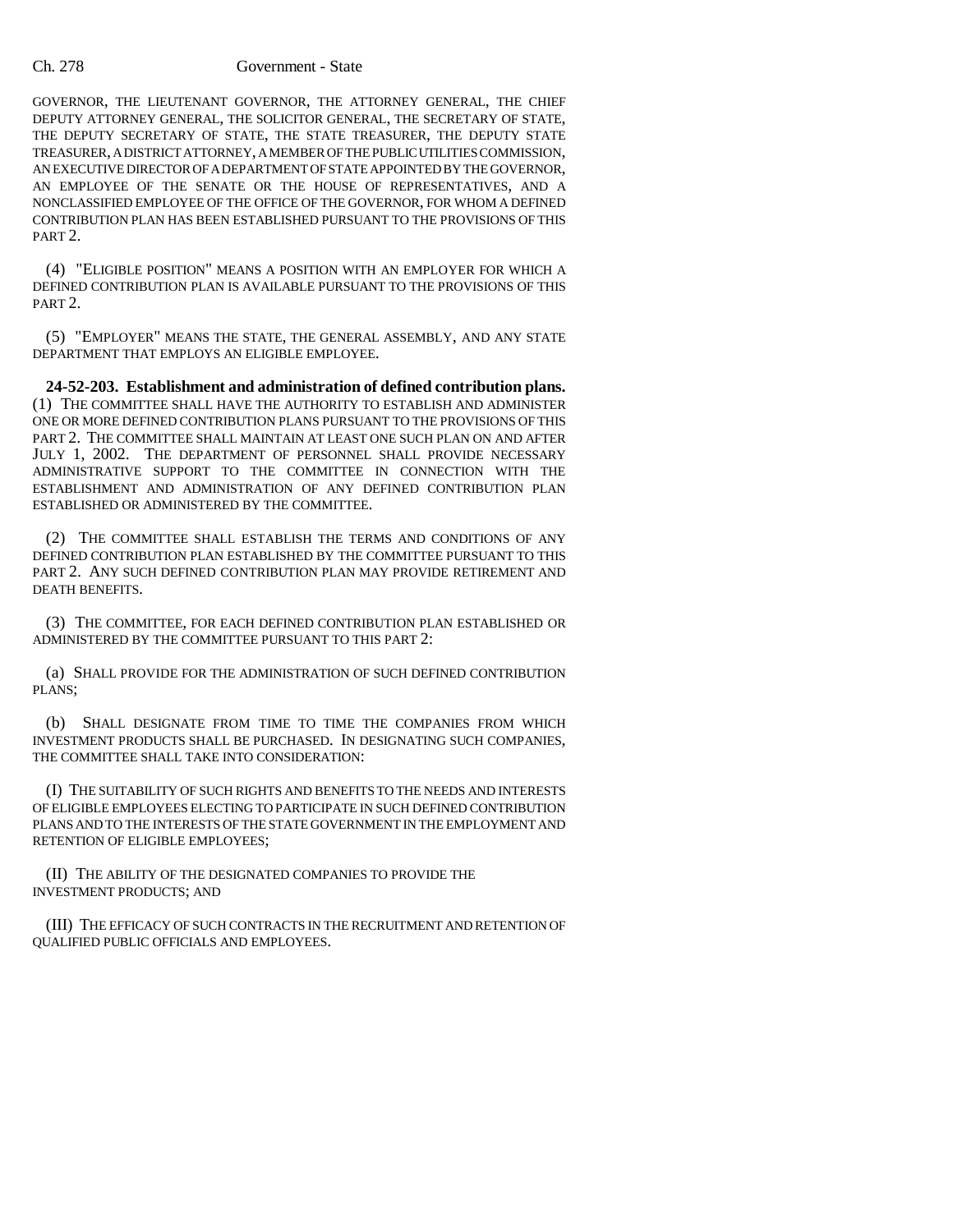(c) SHALL SELECT MORE THAN ONE SEPARATE AND DISTINCT PROVIDER OF INVESTMENT PRODUCTS FOR EACH DEFINED CONTRIBUTION PLAN ESTABLISHED PURSUANT TO THIS PART 2; AND

(d) MAY ASSESS EACH PARTICIPANT A FEE FOR ADMINISTERING THE DEFINED CONTRIBUTION PLAN THAT SHALL BE AUTOMATICALLY DEDUCTED AND THAT SHALL NOT EXCEED ONE PERCENT OF THE PARTICIPATING EMPLOYEE'S ASSETS IN THE STATE DEFINED CONTRIBUTION PLAN. ALL FEES COLLECTED PURSUANT TO THIS PARAGRAPH (d) SHALL BE TRANSMITTED TO THE STATE TREASURER, WHO SHALL CREDIT THE SAME TO THE DEFINED CONTRIBUTION PLAN ADMINISTRATION FUND, WHICH FUND IS HEREBY CREATED. THE GENERAL ASSEMBLY SHALL MAKE ANNUAL APPROPRIATIONS FROM SUCH FUND FOR THE DIRECT AND INDIRECT COSTS OF ADMINISTRATION OF ANY PLAN ESTABLISHED UNDER THIS PART 2. ALL INVESTMENT INCOME DERIVED FROM MONEYS IN THE FUND SHALL BE CREDITED TO THE FUND. AT THE END OF ANY FISCAL YEAR, ALL UNEXPENDED AND UNENCUMBERED MONEYS IN THE FUND SHALL REMAIN THEREIN AND SHALL NOT BE CREDITED OR TRANSFERRED TO THE GENERAL FUND OR ANY OTHER FUND. ANY FEES OR OTHER MONEYS IN EXCESS OF EXPENDITURES SHALL BE USED TO REDUCE DEFINED CONTRIBUTION PLAN PARTICIPANTS' ANNUAL FEES IN SUBSEQUENT YEARS. IN ADDITION TO ASSESSING ALL OR A PORTION OF A FEE PURSUANT TO THIS PARAGRAPH (d), THE COMMITTEE MAY CONTRACT WITH A VENDOR TO PAY ALL OR A PORTION OF THE VENDOR'S COSTS AND REIMBURSE THE STATE FOR ANY OR A PORTION OF ANY COSTS OF ADMINISTERING THE DEFINED CONTRIBUTION PLAN.

(4) TO THE EXTENT PRACTICABLE AND NOT OTHERWISE PROHIBITED BY THE FEDERAL "INTERNAL REVENUE CODE OF 1986", AS AMENDED, A PLAN ESTABLISHED PURSUANT TO THIS PART 2 SHALL BE SUBJECT TO THE PROVISIONS OF SECTIONS 24-52-102 AND 24-52-103, INCLUDING THE POWERS, DUTIES, FUNCTIONS, AND STANDARDS OF CONDUCT SET FORTH THEREIN. THE STATE AND THE COMMITTEE SHALL HAVE ALL OF THE IMMUNITIES, LIMITATIONS OF LIABILITY, AND PROTECTIONS SET FORTH IN SECTIONS 24-52-102 AND 24-52-103.

(5) THE COMMITTEE, IN ITS DISCRETION AND CONSISTENT WITH ANY APPLICABLE FEDERAL LAWS AND REGULATIONS:

(a) MAY ALLOW EMPLOYEES ELIGIBLE TO PARTICIPATE IN A DEFERRED COMPENSATION PLAN ESTABLISHED PURSUANT TO PART 1 OF THIS ARTICLE AND EMPLOYEES ELIGIBLE TO PARTICIPATE IN A DEFINED CONTRIBUTION PLAN PURSUANT TO THIS PART 2 TO INVEST IN THE SAME INVESTMENT PRODUCTS OR IN SEPARATE INVESTMENT PRODUCTS;

(b) MAY ESTABLISH AND ADMINISTER A SINGLE PLAN UNDER SECTION 401 (a) OF THE FEDERAL "INTERNAL REVENUE CODE OF 1986", AS AMENDED, FOR MORE THAN ONE GROUP OF PARTICIPANTS IN ACCORDANCE WITH THE PROVISIONS OF THIS ARTICLE; AND

(c) SHALL MAINTAIN THE INTEGRITY OF PURPOSE OF ANY DEFINED CONTRIBUTION PLAN ESTABLISHED OR ADMINISTERED IN ACCORDANCE WITH THIS SECTION.

(6) NOTHING IN THIS ARTICLE SHALL BE CONSTRUED TO IMPAIR ANY EXISTING CONTRACT WITH A VENDOR.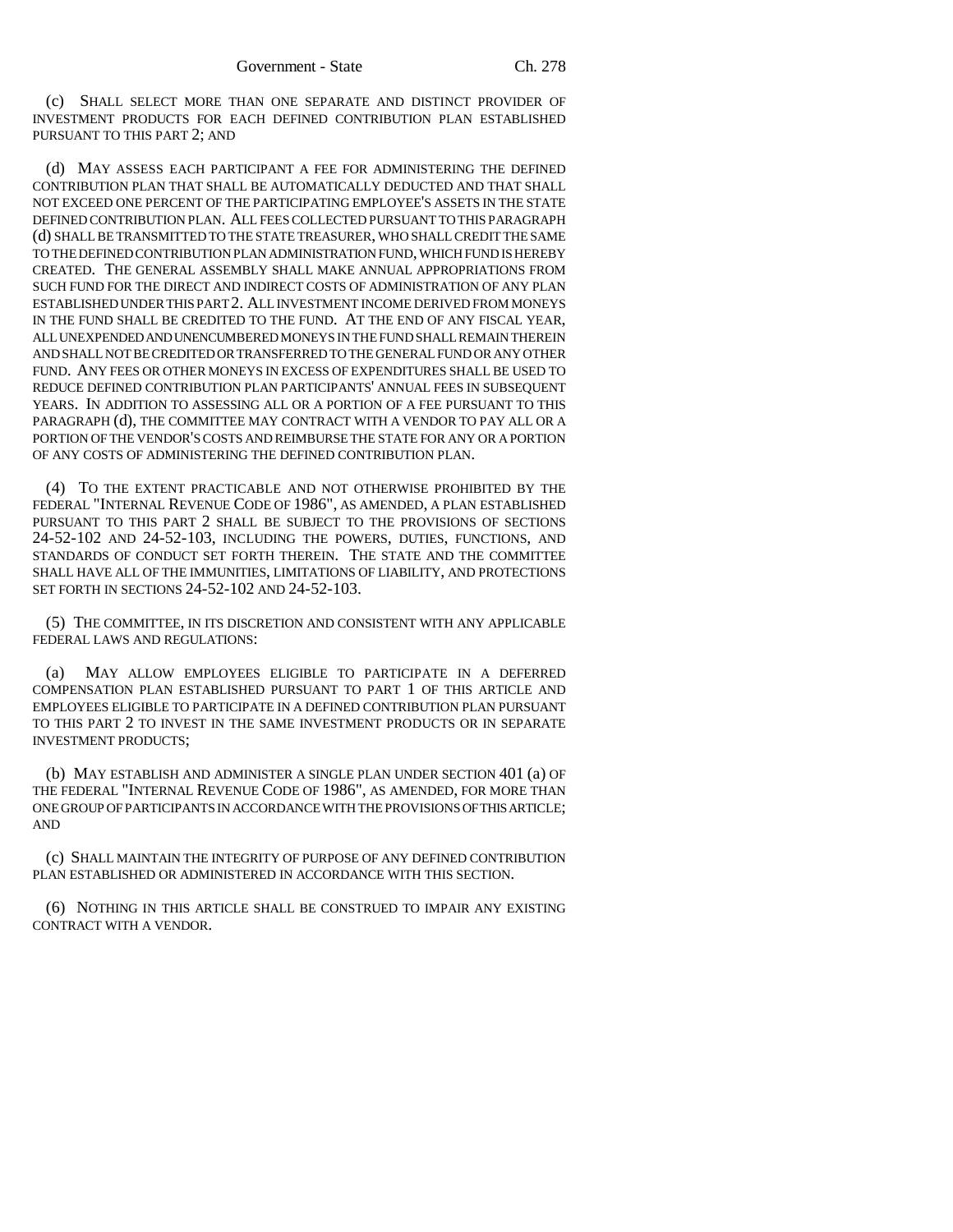**24-52-204. Employer and employee contributions.** RATES FOR EMPLOYER AND EMPLOYEE CONTRIBUTIONS TO A DEFINED CONTRIBUTION PLAN ESTABLISHED PURSUANT TO THIS PART 2 SHALL BE THE SAME AS THE RATES THAT WOULD BE PAYABLE BY SUCH EMPLOYER AND EMPLOYEE TO THE ASSOCIATION FOR THE STATE DIVISION PURSUANT TO SECTION 24-51-401.

**24-52-205. Participation.** (1) ONLY ELIGIBLE EMPLOYEES OF AN EMPLOYER FOR WHICH A DEFINED CONTRIBUTION PLAN IS OFFERED MAY ELECT TO PARTICIPATE IN A DEFINED CONTRIBUTION PLAN ESTABLISHED OR ADMINISTERED PURSUANT TO THIS PART 2.

(2) (a) ANY ELIGIBLE EMPLOYEE WHO IS NEITHER A MEMBER NOR AN INACTIVE MEMBER OF THE ASSOCIATION AND WHO IS INITIALLY APPOINTED TO AN ELIGIBLE POSITION ON OR AFTER THE EFFECTIVE DATE OF THE ESTABLISHMENT OF A DEFINED CONTRIBUTION PLAN AT SUCH ELIGIBLE EMPLOYEE'S EMPLOYING ENTITY SHALL MAKE A ONE-TIME IRREVOCABLE WRITTEN ELECTION WITHIN THIRTY DAYS OF COMMENCING EMPLOYMENT IN SUCH POSITION TO PARTICIPATE IN THE ASSOCIATION OR IN A DEFINED CONTRIBUTION PLAN IN WHICH THE EMPLOYEE IS ELIGIBLE TO PARTICIPATE PURSUANT TO THE PROVISIONS OF THIS PART 2. IN THE ABSENCE OF SUCH WRITTEN ELECTION, SUCH PERSON SHALL BE A MEMBER OF THE ASSOCIATION.

(b) ANY ELIGIBLE EMPLOYEE WHO IS A MEMBER OR INACTIVE MEMBER OF THE ASSOCIATION AT THE TIME SUCH EMPLOYEE IS INITIALLY APPOINTED TO OR INITIALLY HOLDS AN ELIGIBLE POSITION MAY, AS LONG AS SUCH EMPLOYEE REMAINS EMPLOYED IN SUCH POSITION, MAKE A ONE-TIME IRREVOCABLE WRITTEN ELECTION DURING THE MONTH OF JANUARY OF EACH YEAR TO PARTICIPATE IN A DEFINED CONTRIBUTION PLAN IN WHICH THE EMPLOYEE IS ELIGIBLE TO PARTICIPATE PURSUANT TO THE PROVISIONS OF THIS PART 2. IN THE ABSENCE OF SUCH WRITTEN ELECTION, SUCH PERSON SHALL BE A MEMBER OF THE ASSOCIATION.

(c) ANY ELIGIBLE EMPLOYEE WHO ELECTS TO PARTICIPATE IN A DEFINED CONTRIBUTION PLAN PURSUANT TO THE PROVISIONS OF PARAGRAPH (b) OF THIS SUBSECTION (2) SHALL SPECIFY ONE OF THE FOLLOWING OPTIONS:

(I) TO TERMINATE FUTURE ASSOCIATION CONTRIBUTIONS BEGINNING ON THE DATE OF ELECTION WHILE MAINTAINING RIGHTS AS PROVIDED BY THE LAWS APPLICABLE TO THE ASSOCIATION RELATIVE TO ANY CONTRIBUTIONS OR BENEFITS ACCRUED PRIOR TO SUCH ELECTION; OR

(II) TO TERMINATE MEMBERSHIP IN THE ASSOCIATION AND TO REQUIRE PAYMENT BY THE ASSOCIATION OF ALL MEMBER CONTRIBUTIONS, ACCRUED INTEREST ON SUCH CONTRIBUTIONS, AND MATCHING EMPLOYER CONTRIBUTIONS AS PROVIDED BY THE LAWS APPLICABLE TO THE ASSOCIATION TO THE DEFINED CONTRIBUTION PLAN IN WHICH THE EMPLOYEE HAS ELECTED TO PARTICIPATE. SUCH ELECTION SHALL CONSTITUTE A WAIVER OF ALL RIGHTS AND BENEFITS PROVIDED BY THE ASSOCIATION EXCEPT AS OTHERWISE PROVIDED BY THE PROVISIONS OF THIS PART 2. WITHIN NINETY DAYS AFTER RECEIPT OF NOTICE OF AN ELECTION TO TERMINATE MEMBERSHIP PURSUANT TO THE PROVISIONS OF THIS SUBPARAGRAPH (II), THE ASSOCIATION SHALL PAY TO THE DEFINED CONTRIBUTION PLAN IN WHICH THE EMPLOYEE HAS ELECTED TO PARTICIPATE, ON BEHALF OF THE ELIGIBLE EMPLOYEE, AN AMOUNT EQUAL TO THE EMPLOYEE'S MEMBER CONTRIBUTIONS PLUS ACCRUED INTEREST CALCULATED